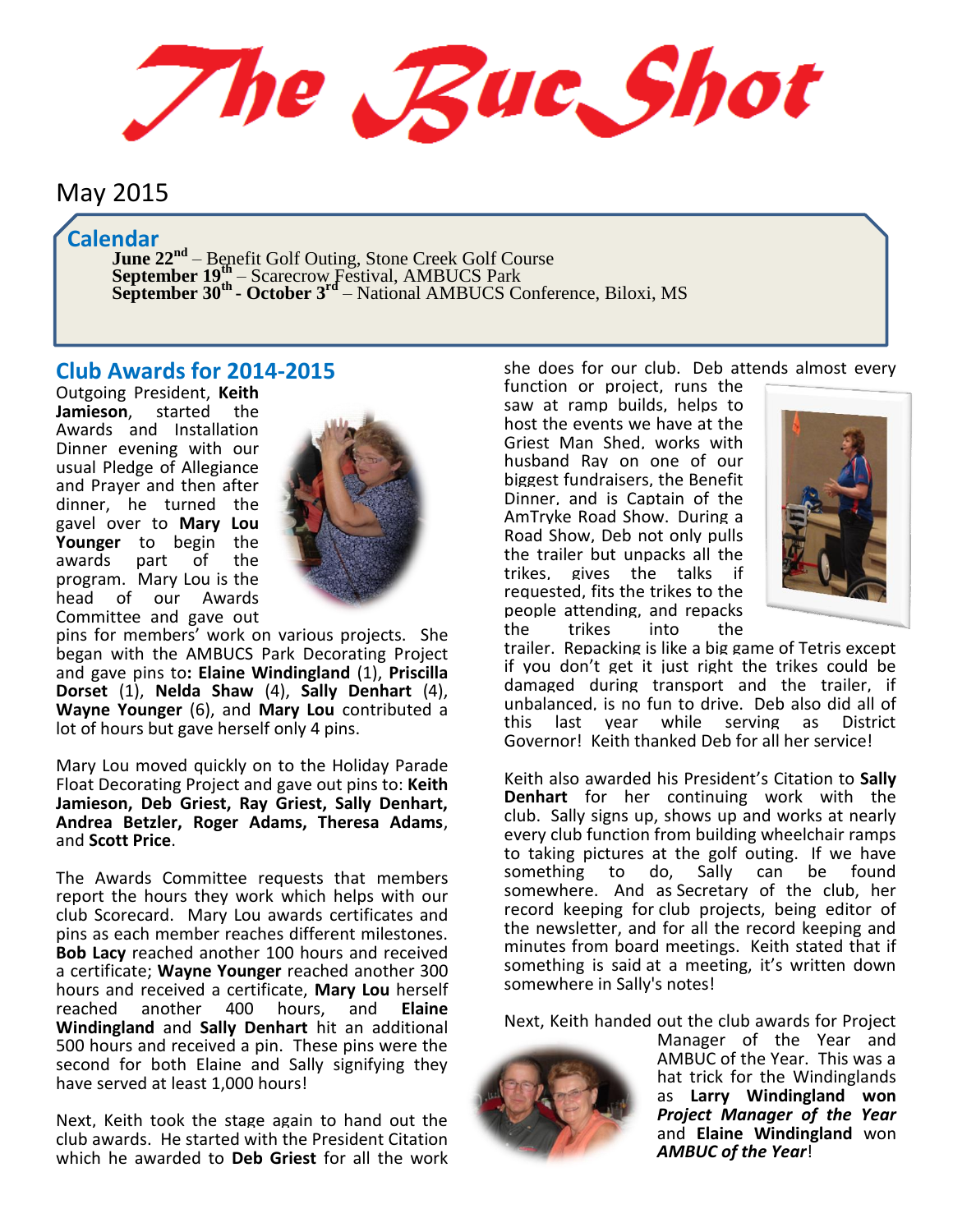#### **Project Manager of the Year**

In naming Larry Windingland, Keith said, "The AMBUC I would like to recognize as Project Manager this year is someone who is largely responsible for many activities in our club, but I

feel deserves the recognition for making certain that our Barstool Golf fundraiser remains successful."

"[Larry] set the stage for this year's event by coordinating with our corporate sponsor, Orange & Blue Distributing. The location of the



participating bars is not always a given, we have to be certain that not only is Orange & Blue happy with the bar, but also that the bar is willing to participate. There were numerous visits with each bar to ensure a lead contact was established and they were aware of what is expected the day of the event. He also coordinated the transportation that is responsible for moving the patrons around from hole to hole. [Larry] made visits to the bars distributing the necessary promotion materials of banners, flyers, and sign-up sheets, and at times, made daily visits to the bars to put back up the flyers and banners he had just put up the day before! Needless to say, the tenacity of this AMBUC is one that serves our club well. He also helped promote and coordinate the first ever Barstool Golf event tee shirt. He helped select the colors, made sure the bar logos and the AMBUC logo were correct for a great looking shirt to promote the event and our club. He worked with Orange & Blue to gather all the door prizes for raffles at each bar. He gathered all necessary promotional items needed for club members such as raffle tickets, seed money, cash cans, lei necklaces, pens, and loud speakers. All the raffle items and promotional items were distributed by him the morning of the event along with a brief tutorial of what to do. Once the day had begun, he had the unenviable task of running around "like a chicken with his head cut off"! He probably used more minutes on his cell phone and put more miles on his truck that morning than the entire rest of the year! I know even with the best planning and preparation, there are always unforeseen needs that morning, and he overcame them all. Once the day's event has a few hours under its belt, things

settle down and there is a few hours reprieve. But soon, it's all over and more work is in store. All the raffle prizes are collected, along with money from those sales. All the sales from each bar are tallied, a winner for each raffle prize is drawn, the winner for the Barstool Golf is determined and the calling

begins. The raffle prize winners need to be notified and the teams that won are notified and all given their prizes."

Keith ended by saying, "Barstool Golf is one of our major fundraisers for the year. On the surface it seems like one of the easiest to pull off, and for most club members, it is. But, if it were not for the diligence and constant efforts of one important club member, this event would not be near as successful as it is. Thank you Larry Windingland – Project Manager of the Year!"

#### **AMBUC of the Year**

Keith opened his nomination by saying, "This AMBUC is always involved with every project our club sponsors and participates at many levels from providing help behind the scenes to jumping in and being, all-in, part of the fun. This member assisted with three of our ramp builds last year; brought in a team of golfers and golfed in our annual golf outing last

June; attended and helped out with setting up, running and tearing down the food tent at our annual Scarecrow festival; attended the **Disability** 



Expo last year and helped man the booth and share the news of AMBUCS and AmTrykes to prospective recipients and beneficiaries. This AMBUC attended the Regional Social held at Al Bedel's home in Bloomington last November; showed up for several days to help design and construct the float for the annual Parade of Lights in downtown Champaign; helped prepare all the door prizes, goody bags, and necessary material for Barstool Golf then worked the entire day at one of the sponsor holes to see the Barstool Golf was a success. This AMBUC accounted [for] all the donations that come in from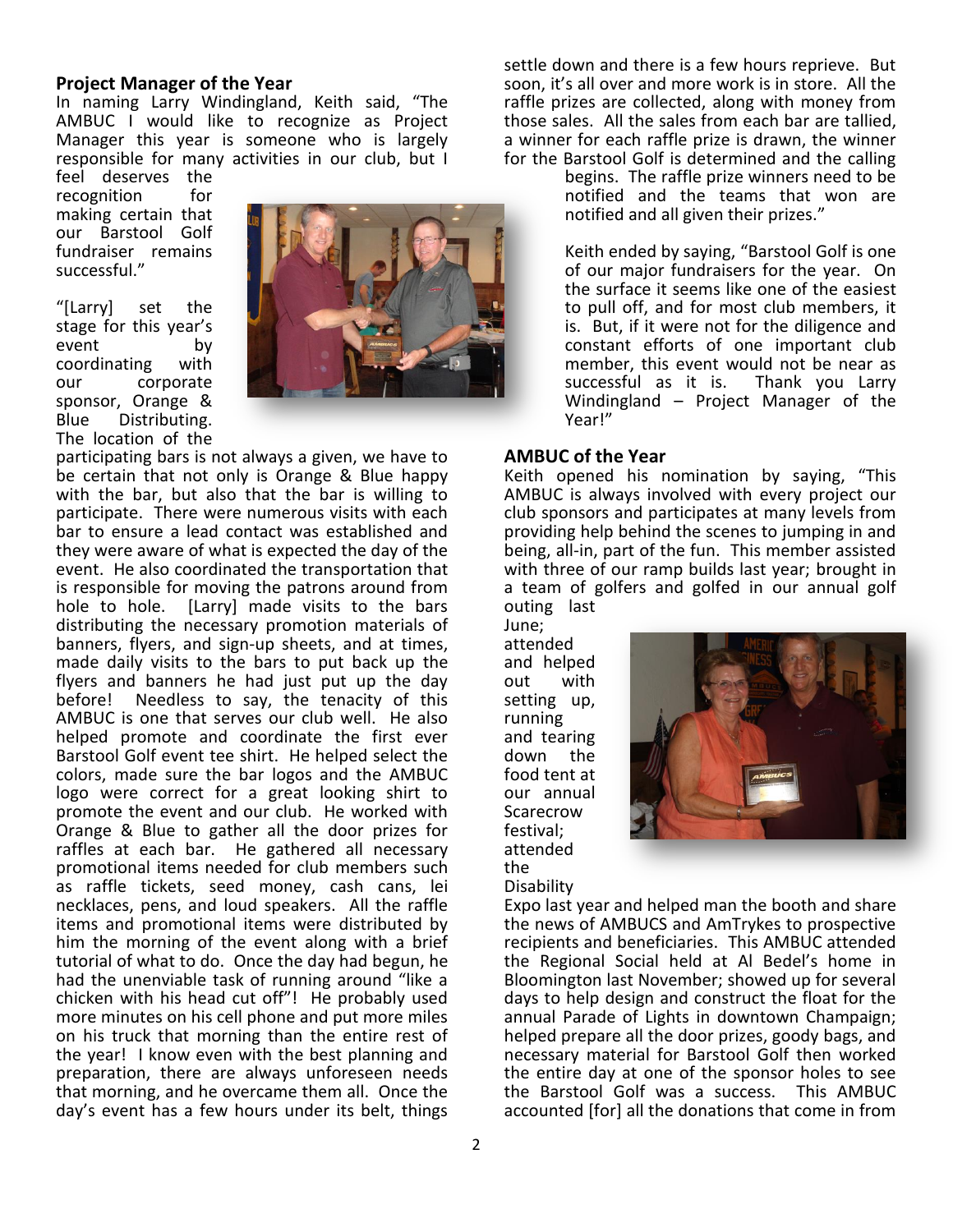our annual [Benefit Dinner] Raffle and was there to award the grand prizes the night of the event; attended the AmTryke build day in Springfield to help prepare for National Convention; attended the National Convention in St. Louis and attended numerous workshops and training sessions to become a better AMBUC; helped coordinate and host an AmTryke build at [her] home last year where food and beverages were abundant and flowed liberally. And, [she was] instrumental in having our clubs' promotional display board rebuilt and our club scrapbook done."

Keith continued by saying, "If that sounds like a lot of service to our club, I am just getting started. This member has been in our club since April of 2007, became a Big Hatter four years later in April of 2011, then became a Life Member later that year in August 2011. She not only took over the duties as club treasurer soon after joining our club, she has brought the accounting duties up to the current standards of software driven support and manipulation. And, she is a master at it! She has spent untold hours to make certain the resources of our club are put to use and properly accounted for. [She handles things] such as the billing, dues, deposits, payments, cash boxes, collections, fines, 50/50 raffle drawings, statements, reports, reconciling, queries, balance sheets, P&L's, audits, …Well, you get the idea."

"The job of the treasurer is usually a low profile almost thankless job and one that is likely to get some criticism because everyone is interested about where all the money goes. But she has handled this position with a level of trust that is above question and reproach. I can't think of another club member who would be more willing or more capable of doing a better job."

"To a wonderful AMBUC, who makes our club run like a well oiled machine, and to a dedicated AMBUC who does not get enough credit when credit is due."

"Thank You Elaine Windingland – AMBUC of the Year!"

We congratulate all the winners and thank them for their service!

# **Installation of Officers for 2015-2016**

A new group of officers and Board members were installed at the Awards and Installation Dinner on May 28<sup>th</sup>. **Andrea Betzler** was installed as club

President. We wish her good luck during the year and pledge to support her whenever we can.

The following members took the oath to lead our group:

**Frank Thomas** as



President Elect **Ray Griest** as Big Hat President **Roger Adams** as Sergeant at Arms **Sally Denhart** as Secretary **Elaine Windingland** as Treasurer **Nikki Kopmann** and **Larry Windingland** as new Board members **Scott Price** and **Steve Gibbs** will continue as Board members, finishing their two year term. **Keith Jamieson** as Past President, will take over as chairman of the Board.



We thank each member for volunteering to give more of their time and energy to lead our group. May fortune guide their journey!

A BIG THANK YOU goes out to outgoing club President, **Keith Jamieson** for his leadership over this past year! During the year our club continued its high level of service to our community under his leadership. Always friendly and smiling, always

glad to see you, always appreciative of others, always a hard worker, always a great MC at the Benefit Dinner, Keith showed us all how good a leader he can be! Thanks again, Keith!

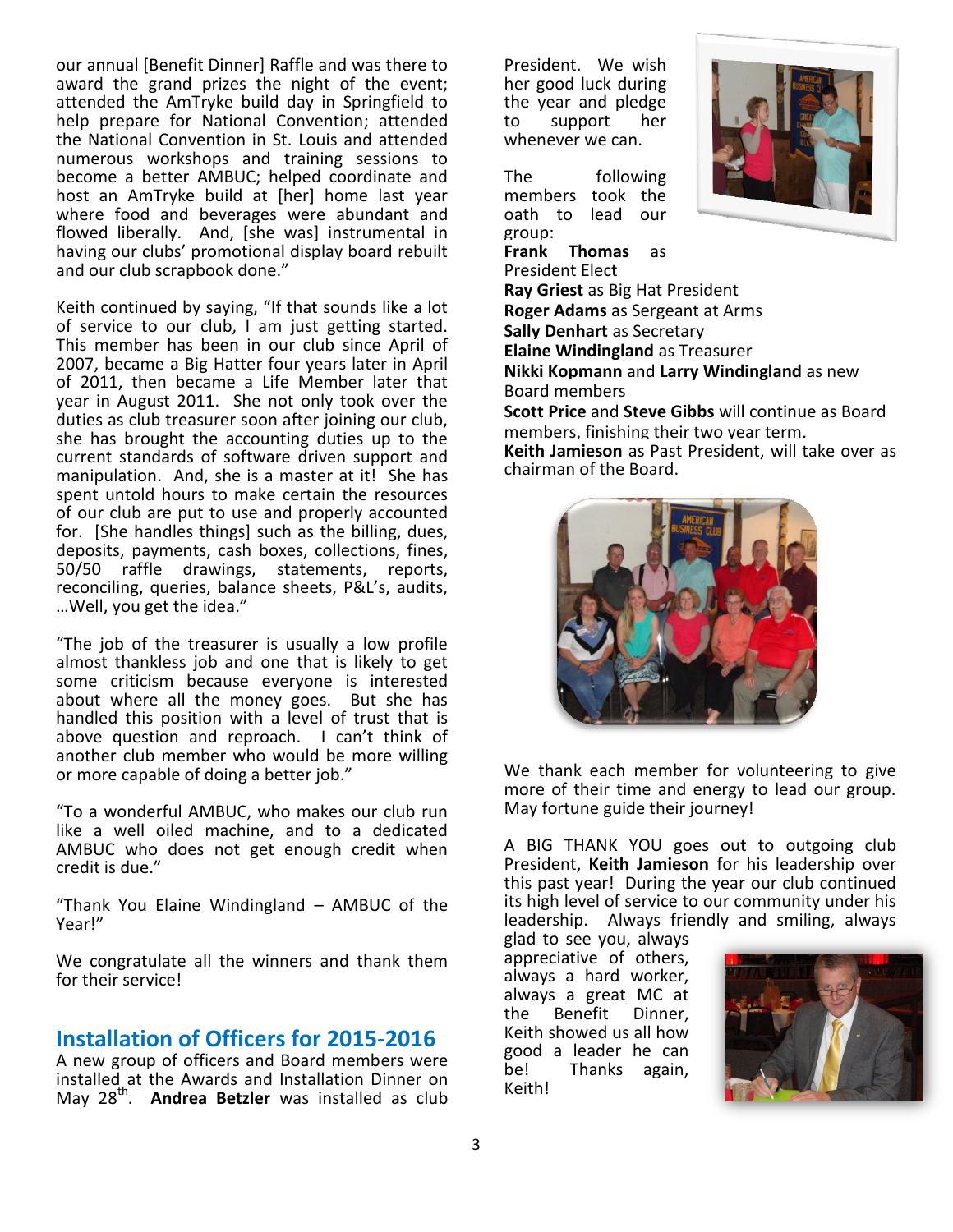## **Mini Fundraiser**

Larry and Elaine Windingland set things up for a

putting raffle at Just Fore Fun Golf Driving Range on May 3rd. The business was having a "demo day" where golf club



companies bring in their new items and allow golfers to try the clubs. On their way in or out the golfers could stop at the putting green and try to putt three balls into a hole from a set location on the green. The golfers could win prizes, like tees and a bag, a towel, or some golf balls for getting all three balls in the hole. They could also buy a raffle ticket to win the golf bag in the picture among other items. Our club only made \$120 but we got some good exposure for our golf outing and even got a promise from a golfer who owns a radio station in Paxton that he will promote the event. Thanks Larry and Elaine for arranging this!



## **AmTrykes**

AmTryke coordinator, Bud Mesker, (on the right), gave an AmTryke to Raymond Nettles at the Challenger League game on May  $16^{th}$ . Ray and his father were enjoying the baseball game and were thrilled with his new trike. Ride well, Ray!

We also gave an AmTryke to Lola who rides a trike during her therapy sessions. The rear steering on this trike is perfect

for her since her mother says that Lola is not really interested in steering only riding. She lives two blocks from a Dairy Queen and looks forward to trips for ice cream. Now she'll be able to ride there with her mother and enjoy cool ice cream on a warm summer night. Pictured is Lola's mom, Keith Jamieson, Karen Jannusch, her therapist and Lola.



Bud has ordered four more AmTrykes which should arrive in June. Two of these will go to children with Downs Syndrome who live in Paxton. We may

schedule an assembly party when they arrive. Stay tuned!

AmTryke Roadshow Captain, Deb Griest, and helper, Sally Denhart, took the AmTryke trailer to the Savoy Methodist Church to meet with a Parkinson's Support Group and let them know how GCC AMBUCS might be able to help them. Over 30 people attended and after their usual exercise Deb took the microphone and started explaining what we do. Most of the attendees

the trikes. The church sanctuary was a perfect place to test the trikes since it was raining outside. Exercise is the most important thing to help



a Parkinson's sufferer retain muscle control. AmTrykes can give these adults that exercise in a fun and enjoyable manner.

#### **MDA Donation**

Debby Smith and her grandson, Jordan, attended our lunch meeting on May

 $19<sup>th</sup>$  to thank the group for our donation to the MDA camp for handicapped children. The fundraiser was named, "Sham Rockin' for MDA" and all the money raised will be used



to send kids to the camp. Due to the success of the fundraiser, 13 kids will be going to camp this year! Changes in the MDA Telethon which provides the funding for the camps has resulted in less dollars coming in and the MDA Foundation has discontinued support for the camps. Some of the parents and grand parents have worked to create this fundraiser so that their children can still attend the camp. At the camp the kids become more like other children as they get to swim, ride horses, and even ride in a motorcycle sidecar. Jordan and all the children love the camp and look forward to attending each year.

4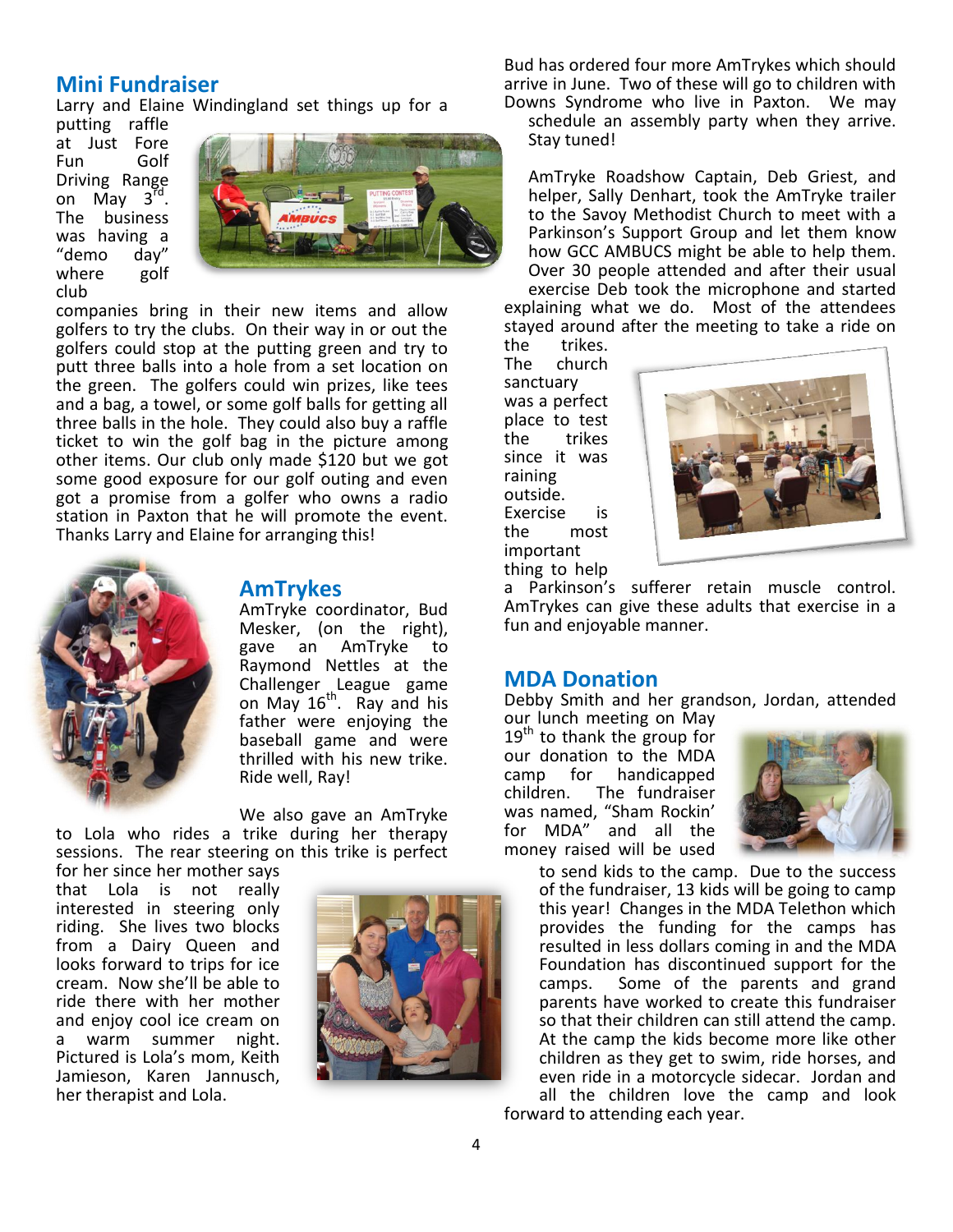#### **Board Action**

At the May  $27<sup>th</sup>$  meeting the Board heard a report from Treasurer Elaine Windingland on the removal of four members who have moved out of state. Elaine has also been working on the budget for next year.

Elaine next reported on a letter from Parkland College concerning our scholarships. Due to lack of students applying, we have a credit in our account

at Parkland. The letter also listed four students for possible scholarships and the Board voted to add \$500 to the credit amount of \$1,500 and give all four students a \$500 scholarship.



#### **Ramps**

We weren't able to build any ramps this month but Larry Windingland, Scott Price, Keith Jamieson, and



David Jamieson put some hand rails on a front porch for a couple in a neighborhood near Keith's office. It was a quick and fairly easy job but made the porch so much safer for the owners! Thanks to

"the guys" for helping where we can! (Photo by Larry Windingland)

#### **Challenger League**

Representative to the Challenger League, Joe Dart, would love to have more club members at the games. Right now only about two members attend. The games are played on Tuesday nights and Saturday mornings.

## **AMBUCS Park**

Keith Ewerk reported on some changes to the Park. He expects the covers for the dugouts to be in place soon. The Park District will be repairing the wooden bridge in the park to keep it in shape until there are changes in the walkways. Several trees were removed from the park, as well as other Urbana parks, and the Park District will plant new trees.

#### **Big Hat Meeting**

Larry and Elaine Windingland hosted a Big Hat Meeting/Party at their house on May 21st. There were 8 Big Hatters in attendance and several spouses/significant others. A meal was served including fried chicken, mac and cheese and mashed potatoes with gravy. A wonderful tasty sheet cake dessert was provided by Sandy Jachino. Part of the meal included coleslaw which in the excitement was inadvertently left in the refrigerator. Elaine and Larry enjoyed several subsequent meals of slaw and slaw. After the Pledge and a prayer, Larry thanked the members for their support during the year in calling past AmTryke recipients to see if they were still being used or in need of repair or an upgrade. He also urged the Big Hatters to get more involved in bringing in new members. The short meeting ended with a hot shot of fireball/or diet coke to kick off the Big Hat festivities for next year, under Big Hat President, Ray Griest.

#### **Nuggets of Knowledge**

For new club members and as a reminder to members who have been with us a while, here are some definitions of terms unique to AMBUCS. A full list of the terms can be found on the national Web site under Member Resources  $\rightarrow$  Admin Documents.

**Achievement Awards** – Given to chapters to recognize outstanding efforts (e.g. local charities, community service, newsletter, etc.). Chapter must submit entries to be considered. Chapters can also give their own achievement awards as GCC AMBUCS did this month.

**AmBility AmBassador** – A member who has personally donated at least \$1,000 to the AmBility Permanent Fund.

**AMBUCS Scholars-Scholarships for Therapists Program** – Grants given to juniors or seniors in college and graduate students majoring in physical therapy, occupational therapy, speech pathology, or hearing audiology. Chapters are encouraged to sponsor local students. Applications are accessed and completed online through the AMBUCS Web Site.

#### **Member News**

Member **Barb Satterfeal** was well enough to attend our club Awards and Installation Dinner on May  $28<sup>th</sup>$ . She was walking with a cane and looking good. Glad to have you back, Barb!

**Ray** and **Deb Griest** attended the Pekin club's raffle and won some door prizes including a drone. What is that buzzing over the Urbana Gardens?